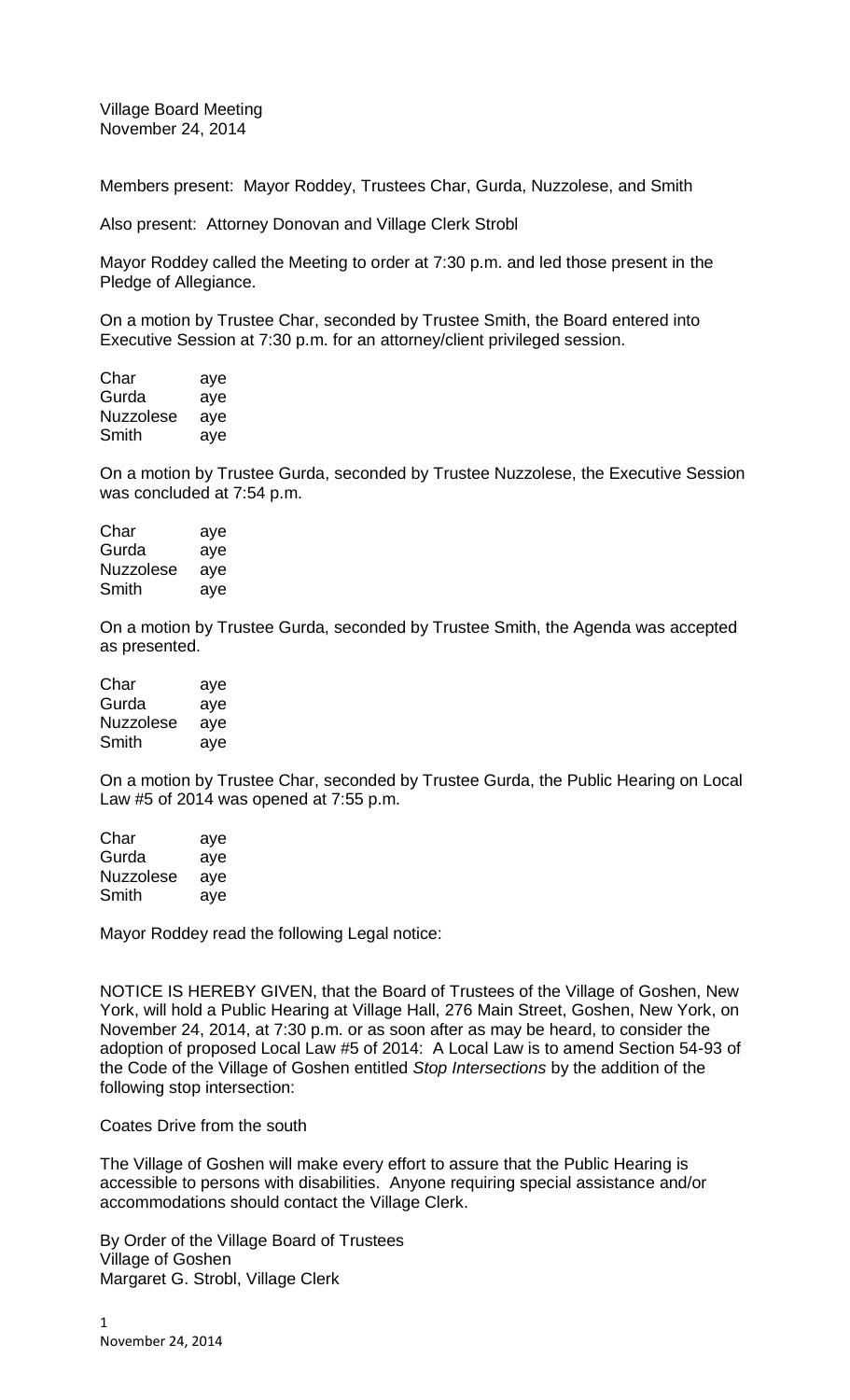Rebecca Matta-Candela, Property Manager of Eastgate Corporate Park, thanked the Board for their consideration and reiterated her earlier comments that the stop sign was a good idea.

On a motion by Trustee Smith, seconded by Trustee Nuzzolese, the Public Hearing on Local Law #5 of 2014 was closed at 7:56 p.m.

| Char             | aye |
|------------------|-----|
| Gurda            | aye |
| <b>Nuzzolese</b> | aye |
| Smith            | aye |

On a motion by Trustee Char, seconded by Trustee Gurda, the Village Board of the Village of Goshen, as lead agency, hereby issues a negative declaration pursuant to the applicable provisions of the State Environmental Quality Review Act, set forth at 6NYCRR Part 617 *et seq.,* in the action: adoption of Local Law #5 of 2014.

| Char      | aye |
|-----------|-----|
| Gurda     | aye |
| Nuzzolese | aye |
| Smith     | aye |

On a motion by Trustee Char, seconded by Trustee Gurda, the Board of Trustees of the Village of Goshen hereby adopts Local Law #5 of 2014, a Local Law amending Section 54-93 of the Code of the Village of Goshen entitled S*top Intersections* by the addition of the following stop intersection: Coates Drive from the south.

| Char      | aye |
|-----------|-----|
| Gurda     | aye |
| Nuzzolese | aye |
| Smith     | aye |

On a motion by Trustee Gurda, seconded by Trustee Smith, the Public Hearing on Local Law #6 of 2014 was opened at 7:57 p.m.

| Char             | aye |
|------------------|-----|
| Gurda            | aye |
| <b>Nuzzolese</b> | aye |
| Smith            | aye |

Mayor Roddey read the following Legal notice:

## **VILLAGE BOARD MEETING SCHEDULE - 2015**

The Board of Trustees of the Village of Goshen, New York, will hold Meetings in 2015 at the Village Hall, 276 Main Street, Goshen, NY at 7:00 p.m. on the following dates:

| January 12  | May 11       | September 28 |
|-------------|--------------|--------------|
| January 26  | June 8       | October 26   |
| February 9  | June 22      | November 9   |
| February 23 | July 13      | November 23  |
| March 9     | July 27      | December 14  |
| March 23    | August 10    |              |
| April 13    | August 24    |              |
| April 27    | September 14 |              |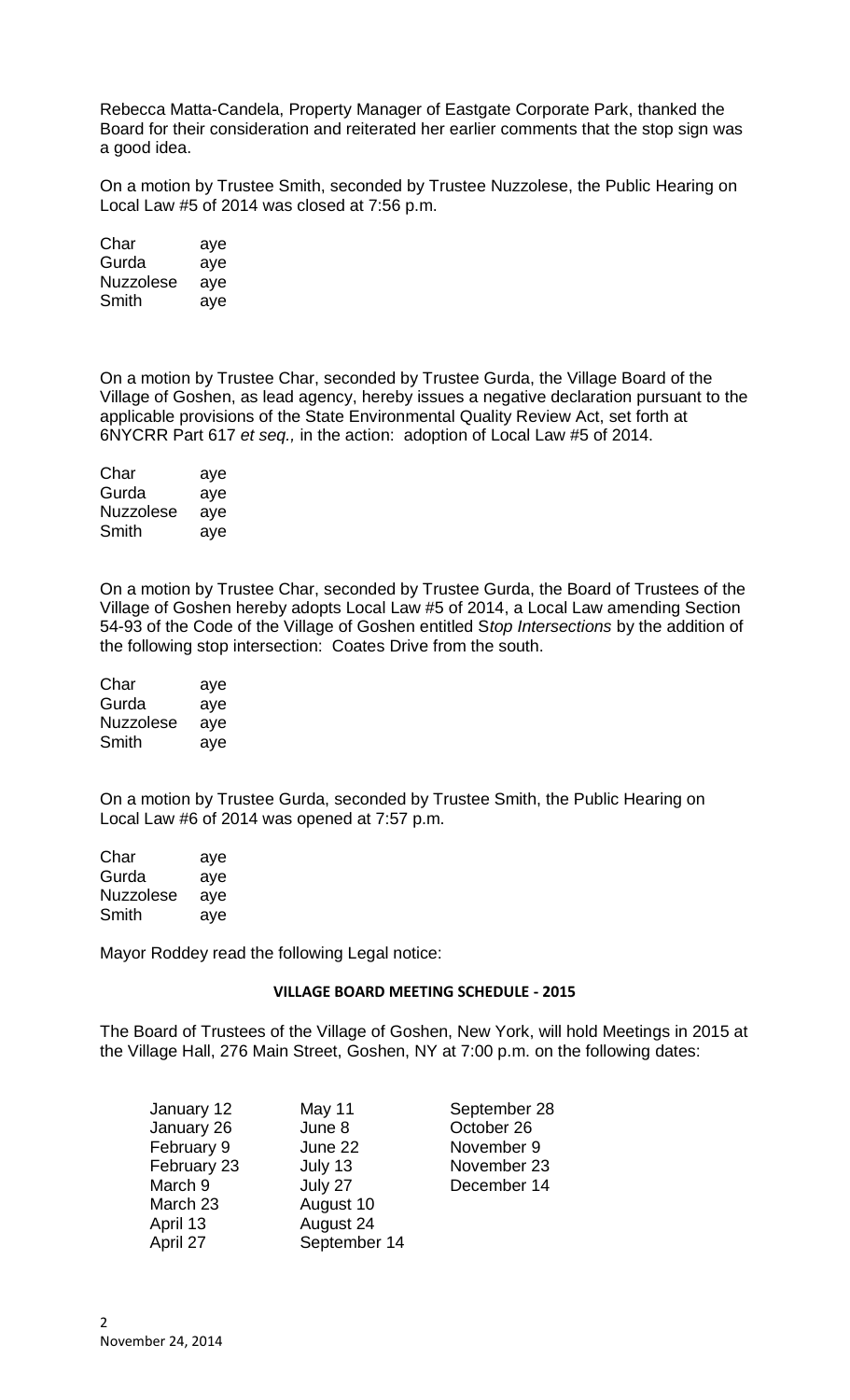The Board of Trustees will hold Work Sessions in 2015 at 7:00 p.m. on the following dates:

| January 5  | May 18    | September 21 |
|------------|-----------|--------------|
| February 2 | June 1    | October 5    |
| March 2    | June 15   | October 19   |
| March 16   | July 6    | November 2   |
| April 6    | July 20   | November 16  |
| April 20   | August 3  | December 7   |
| May 4      | August 17 | December 21  |

There was no public comment.

On a motion by Trustee Gurda, seconded by Trustee Nuzzolese, the Public Hearing on Local Law #6 of 2014 was closed at 7:58 p.m.

| Char      | aye |
|-----------|-----|
| Gurda     | aye |
| Nuzzolese | aye |
| Smith     | aye |

**Minutes** 

On a motion by Trustee Char, seconded by Trustee Gurda, the Minutes of the November 10, 2014 Village Board Meeting were accepted as submitted.

| Char      | aye |
|-----------|-----|
| Gurda     | aye |
| Nuzzolese | aye |
| Smith     | ave |

## **Communications**

Mayor Roddey reviewed a letter from James W. Taylor, Jr., President & CEO of Taylor Biomass Energy, requesting approval and acceptance for renewal of an agreement for the provision of alternative renewable electricity.

Following discussion, the Board agreed to revisit the request if the project moves forward.

Items of Business

On a motion by Trustee Nuzzolese, seconded by Trustee Smith, the Village Board of the Village of Goshen, as lead agency, hereby issues a negative declaration pursuant to the applicable provisions of the State Environmental Quality Review Act, set forth at 6NYCRR Part 617 *et seq.,* in the action: adoption of Local Law #6 of 2014.

| Char      | aye |
|-----------|-----|
| Gurda     | aye |
| Nuzzolese | aye |
| Smith     | ave |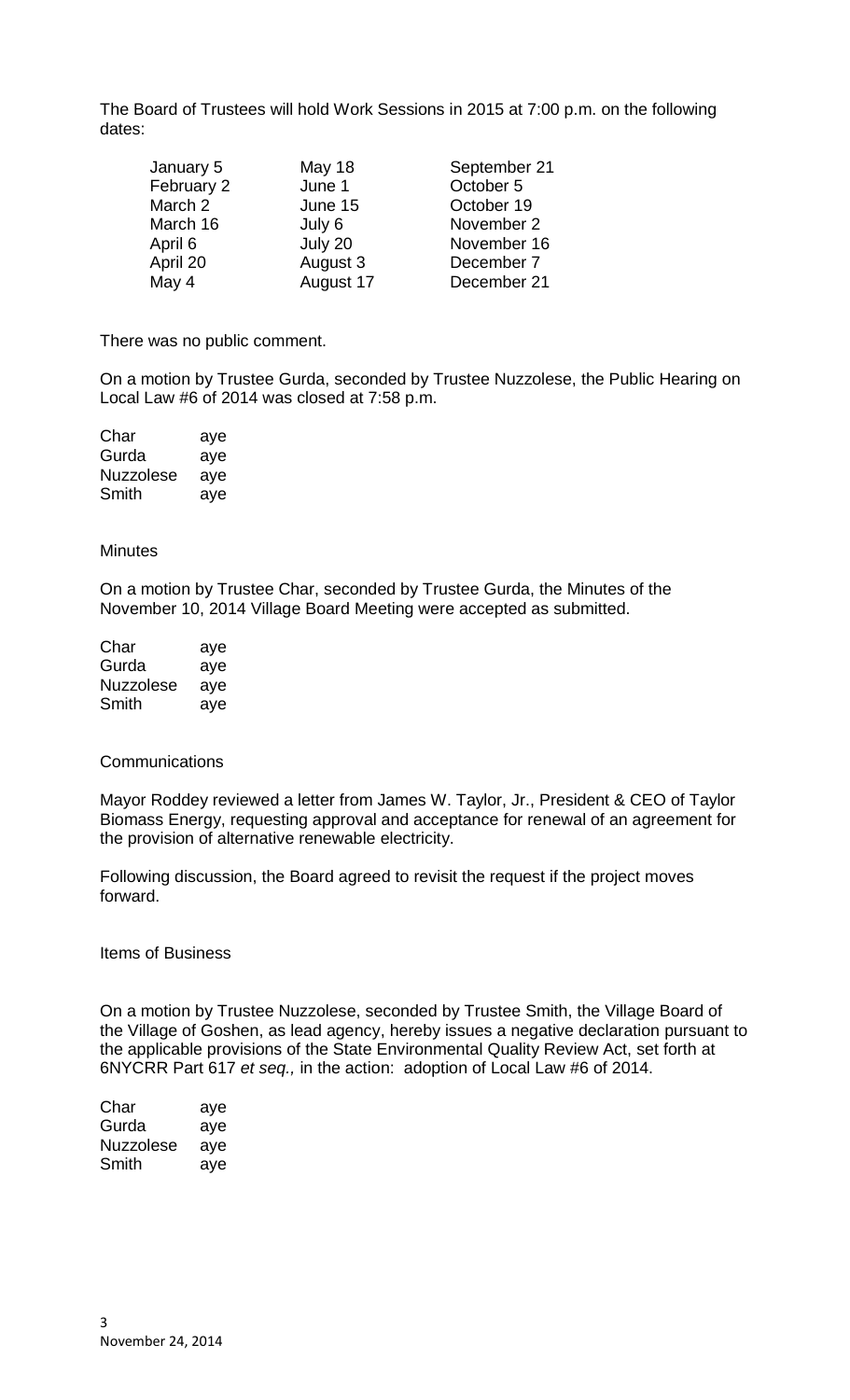On a motion by Trustee Gurda, seconded by Trustee Nuzzolese, the Board of Trustees of the Village of Goshen hereby adopts Local Law #6 of 2014, a Local Law amending Section 2-41 of the Code of the Village of Goshen entitled *Time, frequency* by the following change: Village Board meetings to be held at 7:00 p.m., rather than 7:30 p.m.

| Char             | aye |
|------------------|-----|
| Gurda            | aye |
| <b>Nuzzolese</b> | aye |
| Smith            | aye |

On a motion by Trustee Char, seconded by Trustee Gurda, the Mayor is hereby authorized to sign a proposal from Nugent & Haeussler, P.C., Certified Public Accountants, for the purpose of conducting an audit of the Justice Court Department for the period ended May 31, 2014, as required in Section 2019-a of the Uniform Justice Court Act. It is understood that the fee for this service will not exceed \$2,600.00.

| Char             | aye |
|------------------|-----|
| Gurda            | aye |
| <b>Nuzzolese</b> | aye |
| Smith            | aye |

On a motion by Trustee Smith, seconded by Trustee Gurda, the Village Board of the Village of Goshen hereby adopts the following schedule for meetings during 2015:

The Board of Trustees of the Village of Goshen, New York, will hold Meetings in 2015 at the Village Hall, 276 Main Street, Goshen, NY at 7:00 p.m. on the following dates:

| May 11       | September 28 |
|--------------|--------------|
| June 8       | October 26   |
| June 22      | November 9   |
| July 13      | November 23  |
| July 27      | December 14  |
| August 10    |              |
| August 24    |              |
| September 14 |              |
|              |              |

The Board of Trustees will hold Work Sessions in 2015 at 7:00 p.m. on the following dates:

| January 5  | May 18    | September 21 |
|------------|-----------|--------------|
| February 2 | June 1    | October 5    |
| March 2    | June 15   | October 19   |
| March 16   | July 6    | November 2   |
| April 6    | July 20   | November 16  |
| April 20   | August 3  | December 7   |
| May 4      | August 17 | December 21  |

| aye |
|-----|
| aye |
| aye |
| ave |
|     |